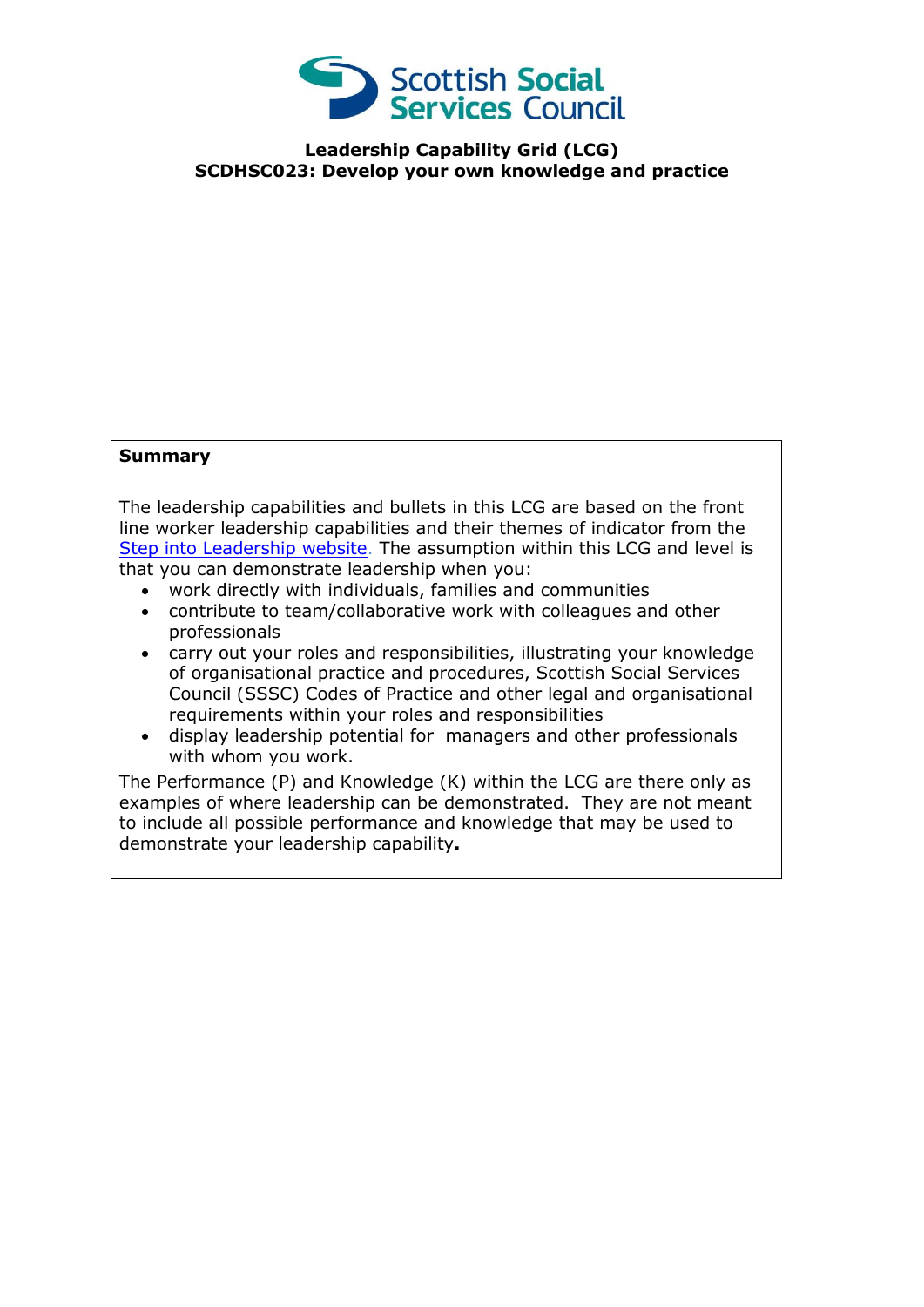

## **Leadership Capability Grid (LCG) SCDHSC023: Develop your own knowledge and practice**

| Leadership<br>capabilities                 | When promoting effective communications you can demonstrate<br>leadership capabilities by:                                                                                                                                                                                                                                                                                                                                                                                                                                                                                                                                                                                                                                                                                |
|--------------------------------------------|---------------------------------------------------------------------------------------------------------------------------------------------------------------------------------------------------------------------------------------------------------------------------------------------------------------------------------------------------------------------------------------------------------------------------------------------------------------------------------------------------------------------------------------------------------------------------------------------------------------------------------------------------------------------------------------------------------------------------------------------------------------------------|
| <b>Vision</b>                              | Providing a vision for individuals, families, communities, colleagues and<br>your organisation when you:<br>See how best to make a difference when developing your own<br>knowledge and practice(P3, 5, 6, 10, 11, 13, 14; K2, 5, 8, 10, 12)<br>Communicate and promote ownership of the vision when working<br>$\bullet$<br>with other seeking support and feedback about own knowledge and<br>practice ( $P1-3$ , 5, 11, 12, 14) and knowledge of national, local and<br>workplace policies, procedures and practices (K3, 4)<br>• Promote social service values through developing your own<br>knowledge and practice $(P1, 2, 10, 14; K1, 3, 4)$<br>• See the bigger picture when and developing you own practice and<br>knowledge (P5,6, 11, 14; K1, 2, 4, 5, 8, 11) |
| Self-<br>leadership                        | Displaying self leadership when you:<br>Demonstrate and adapt leadership through developing knowledge and<br>practice (P3, 5, 6, 11, 14; K11, 12)<br>Improve own leadership by seeking advice (P1, 3-8, 10,12, 14; K7,<br>9)<br>• Take intelligent risks when identifying and developing knowledge and<br>practice (P10-14; K11,12)<br>• Demonstrate and promote resilience through developing knowledge<br>and practice (P6, 10, 11, 14)<br>• Challenge discrimination and oppression $(K1)$                                                                                                                                                                                                                                                                             |
| <b>Motivating</b><br>and inspiring         | Motivating and inspiring others when you:<br>Inspire people by personal example $(P1, 3-8, 10, 11, 14$ ; K2, 11, 12)<br>Recognise and value the contribution of others ( $P1-8$ , 10, 14; $K9$ , )<br>$\bullet$<br>Support the creation of a learning and performance culture with<br>individuals and others $(P1-11, 14; K7-12)$                                                                                                                                                                                                                                                                                                                                                                                                                                         |
| <b>Empowering</b>                          | Empowering people when you:<br>• Enable leadership at all levels $(P1, 10, 11, 13; K7, 8, 11, 12)$<br>Support the creation of a knowledge and management culture by<br>seeking support and advice to enable understanding $(P1-8, 10, 12,$<br>14)<br>• Promote professional autonomy (P10, 11, 13, 14; K6, 9, 11, 12)<br>• Involve people in development and improvement ( $P1-8$ , 10, 12, 14;<br>K9)                                                                                                                                                                                                                                                                                                                                                                    |
| <b>Collaborating</b><br>and<br>influencing | Collaborating and influencing when you:<br>Promote partnership working (P1-8, 10, 12, 14)<br>Influence people (P10,13, 14; K11, 14-20)<br>Understand and value the perspectives of others ( $P1-8$ , 10; $K9$ )<br>$\bullet$                                                                                                                                                                                                                                                                                                                                                                                                                                                                                                                                              |
| <b>Creativity</b><br>and<br>innovation     | Using creativity and innovations in your work when you:<br>• See opportunities to do things differently (P3, 5, 6, 10, 11; K8, 11,<br>12)<br>Promote creativity and innovation (P10, 11, 13, 14; K8, 12)                                                                                                                                                                                                                                                                                                                                                                                                                                                                                                                                                                  |